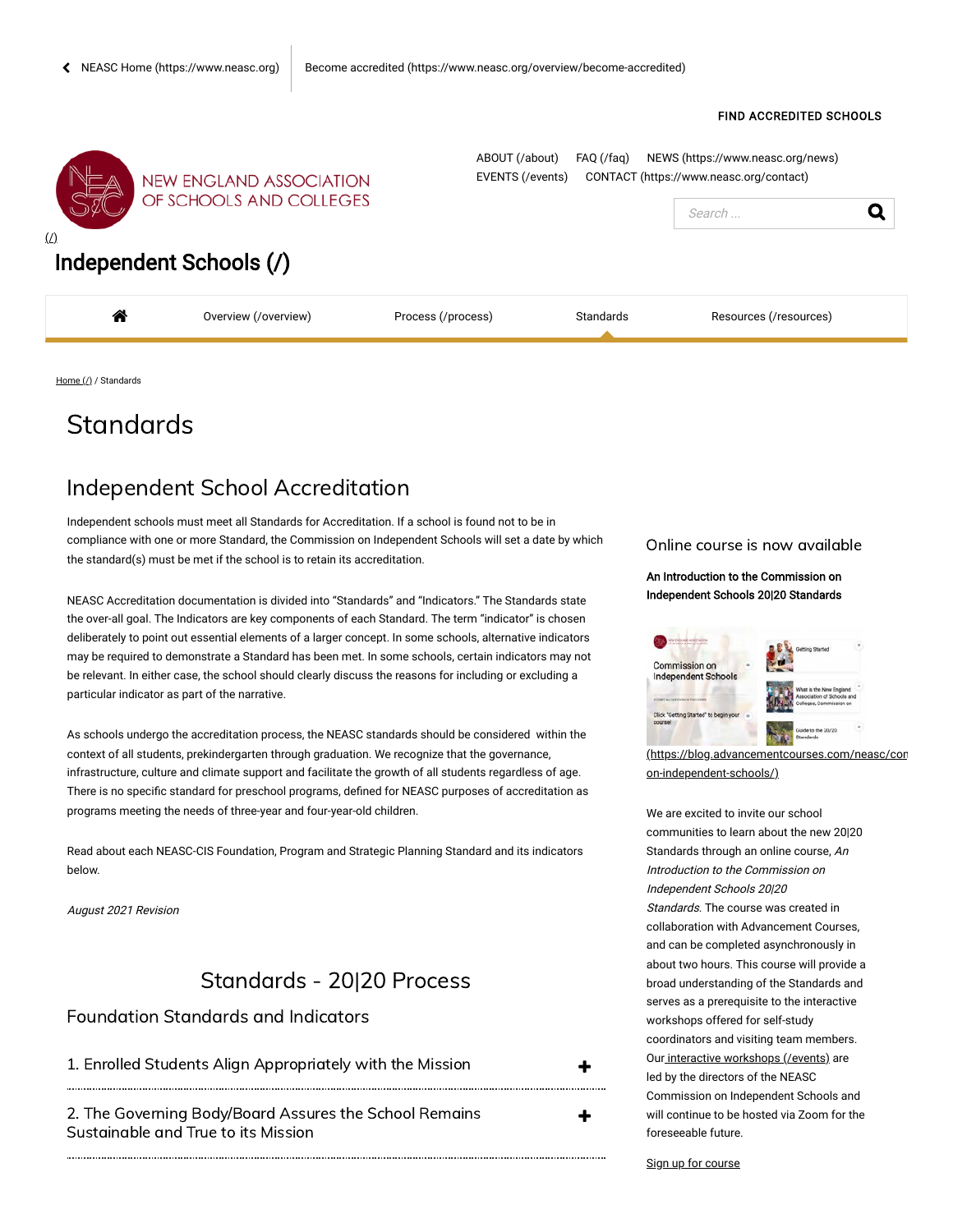3. The School's Resources Suf ciently Support Present and Prospective Operation

| 4. The School Assures that the Adult Community is Quali ed and<br>Organized to Implement the Mission                                                                                                  |  |
|-------------------------------------------------------------------------------------------------------------------------------------------------------------------------------------------------------|--|
| 5. A Proactive Culture of Health and Safety Permeates the School                                                                                                                                      |  |
| 6. Proprietary Schools Ensure Effective Leadership, Clear<br>Organizational Structure, and the Necessary Resources to<br>Successfully Execute the Mission of the School for the Foreseeable<br>Future |  |

### Program Standards and Indicators

As schools undergo the accreditation process, the NEASC standards should be considered within the context of all students, prekindergarten through graduation. We recognize that the governance, infrastructure, culture and climate all support and facilitate the growth of each student regardless of age. There is no specific standard for preschool programs, defined for NEASC purposes of accreditation as programs meeting the needs of three-year and four-year-old children.

 7. Commitment to Mission and Core Beliefs Informs Decisions, Guides Initiatives and Aligns with the Students' Needs and Aspirations

8. Commitment to Inspiration and Support Characterizes the **H**  Approach to Each Student 9. Commitment to Excellence Distinguishes the Program  $\, \rm \bullet \,$  10. Commitment to Continuous Professional Development Permeates the Adult Culture 11. Commitment to Engaging with the Greater Community Enhances Student Experience 

 12. Commitment to Meeting the Needs of Each Student Drives the Residential Program

 13. Commitment to the Health and Well-Being of Each Student Guides the School's Homestay Program

### Strategic Planning Standard and Indicators

 14. Commitment to Long-Term Viability and Innovation Guides Planning

#### [\(https://elearning.easygenerator.com/0c3b8daf](https://elearning.easygenerator.com/0c3b8daf-e9cb-4f8b-bc4f-a3f7c0a6d2d3/#/signup)e9cb-4f8b-bc4f-a3f7c0a6d2d3/#/signup)

GO TO [COURSE](https://blog.advancementcourses.com/neasc/commission-on-independent-schools/) SITE  $\rightarrow$ 

#### Additional Resources

╋

. . . . . . .

[School Health and Safety Considerations](https://cis.neasc.org/resources/school-health-and-safety) (https://cis.neasc.org/resources/schoolhealth-and-safety)

#### 20|20 Standards and Indicators

- Standards and Indicators (/sites/cis.neasc.org/files/Downloads\_pdf/Sta
- Small-School Protocol Standards and Indicators (/sites/cis.neasc.org/files/Downloads\_pdf/NE School%20Standards%20Selection%203.31.22
- Catholic Identity Indicators (/sites/cis.neasc.org/files/Downloads\_pdf/Ca
- Islamic Identitiy Indicators (/sites/cis.neasc.org/files/Downloads\_pdf/Isla

studenthealth engage institutional improvement excellencepeer review ansforming **COMPTE** hen sive sustainability